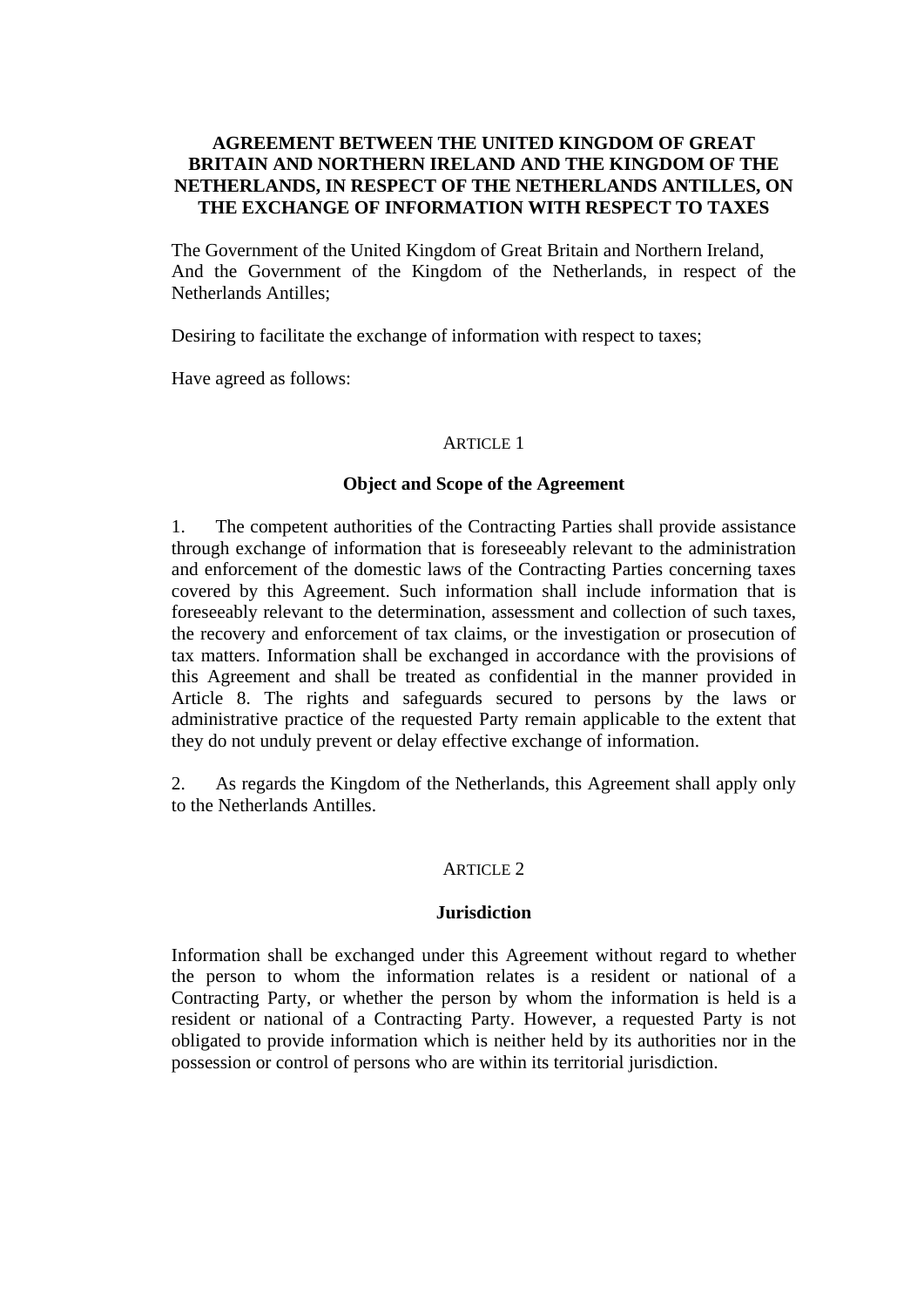## ARTICLE 3

## **Taxes Covered**

- 1. The taxes which are the subject of this Agreement are:
	- a) in the case of the Netherlands Antilles:
		- the income tax (inkomstenbelasting);
		- the wages tax (loonbelasting);
		- the profit tax (winstbelasting); and
		- the surtaxes on the income and profit tax (opcenten op de inkomsten - en winstbelasting).
	- b) in the case of the United Kingdom, existing taxes of every kind and description.

2. This Agreement shall also apply to any identical or substantially similar taxes imposed after the date of signature of the Agreement in addition to or in place of the existing taxes if the competent authorities of the Contracting Parties so agree. The competent authorities of the Contracting Parties shall notify each other of any substantial changes to the taxation and related information gathering measures covered by the Agreement.

## ARTICLE 4

## **Definitions**

- 1. For the purposes of this Agreement, unless otherwise defined:
	- a) the term "Contracting Party" means the Kingdom of the Netherlands, in respect of the Netherlands Antilles, or the United Kingdom as the context requires:
	- b) the term "the Netherlands Antilles" means that part of the Kingdom of the Netherlands that is situated in the Caribbean Sea and consisting of the Island Territories of Bonaire, Curaçao, Saba, St. Eustatius and St. Maarten (Dutch part) including the territorial waters thereof and the part of the seabed and its subsoil under the Caribbean Sea over which the Kingdom of the Netherlands has sovereign rights in accordance with international law but excluding the part thereof relating to Aruba;
	- c) the term "the United Kingdom" means Great Britain and Northern Ireland, including any area outside the territorial sea of the United Kingdom designated under its laws concerning the Continental Shelf and in accordance with international law as an area within which the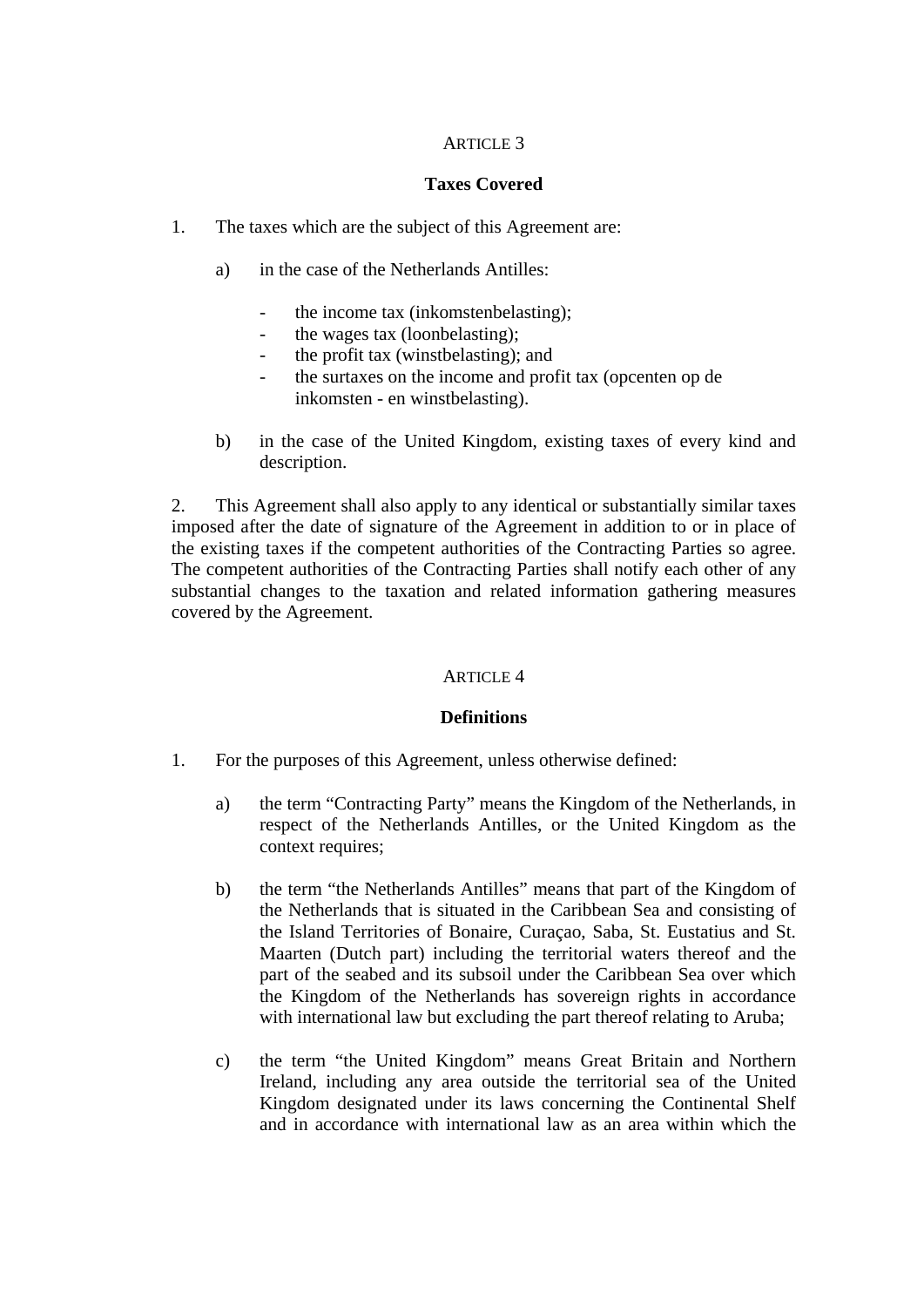rights of the United Kingdom with respect to the sea bed and subsoil and their natural resources may be exercised;

- d) the term "competent authority" means
	- i) in the case of the Netherlands Antilles, the Minister of Finance or his authorised representative;
	- ii) in the case of the United Kingdom, the Commissioners for Her Majesty's Revenue and Customs or their authorised representative;
- e) the term "person" includes an individual, a company and any other body of persons;
- f) the term "company" means any body corporate or any entity that is treated as a body corporate for tax purposes;
- g) the term "publicly traded company" means any company whose principal class of shares is listed on a recognised stock exchange provided its listed shares can be readily purchased or sold by the public. Shares can be purchased or sold "by the public" if the purchase or sale of shares is not implicitly or explicitly restricted to a limited group of investors;
- h) the term "principal class of shares" means the class or classes of shares representing a majority of the voting power and value of the company;
- i) the term "recognised stock exchange" means any stock exchange agreed upon by the competent authorities of the Contracting Parties;
- j) the term "collective investment fund or scheme" means any pooled investment vehicle, irrespective of legal form. The term "public collective investment fund or scheme" means any collective investment fund or scheme provided the units, shares or other interests in the fund or scheme can be readily purchased, sold or redeemed by the public. Units, shares or other interests in the fund or scheme can be readily purchased, sold or redeemed "by the public" if the purchase, sale or redemption is not implicitly or explicitly restricted to a limited group of investors;
- k) the term "tax" means any tax to which the Agreement applies;
- l) the term "applicant Party" means the Contracting Party requesting information;
- m) the term "requested Party" means the Contracting Party requested to provide information;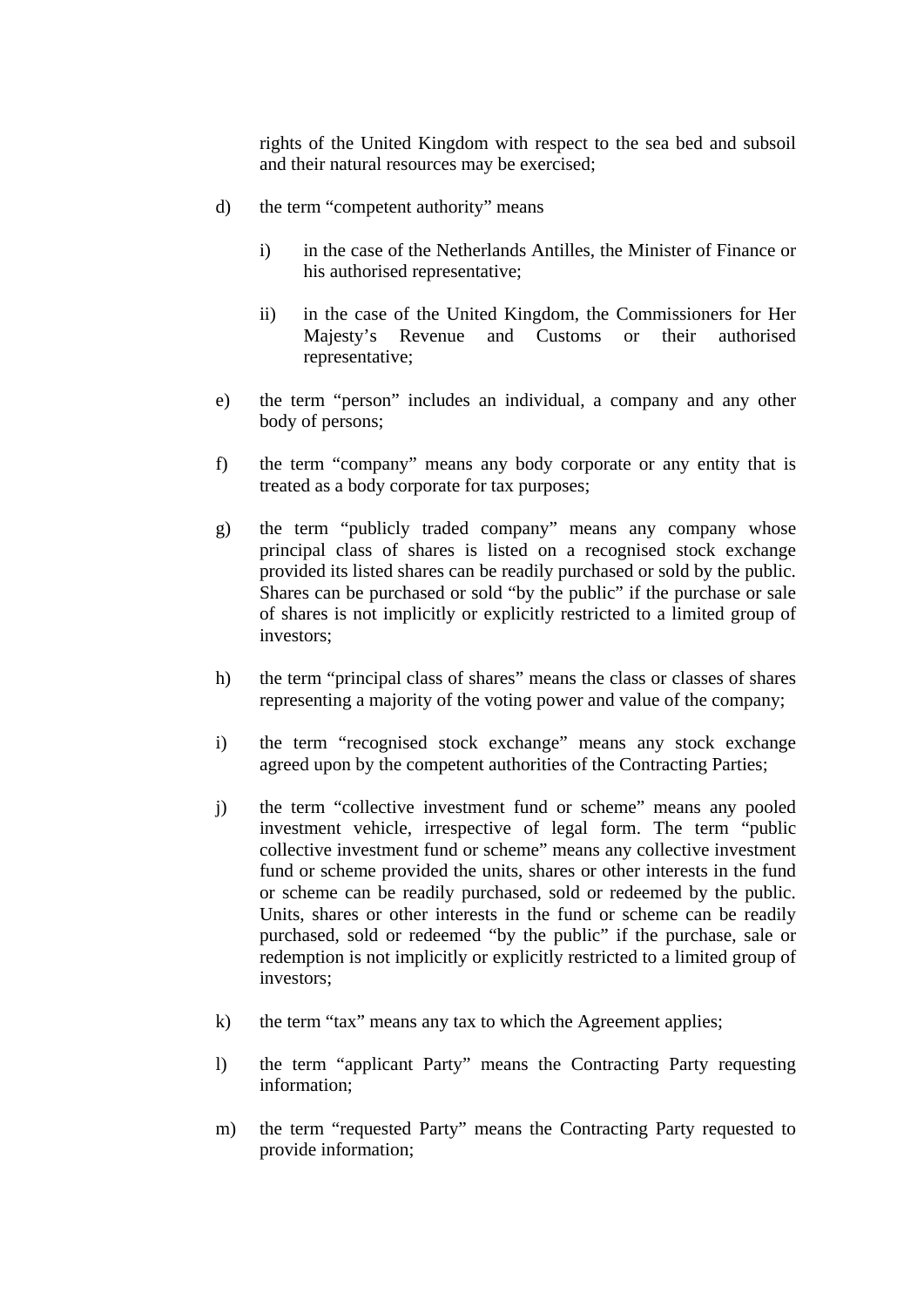- n) the term "information gathering measures" means laws and administrative or judicial procedures that enable a Contracting Party to obtain and provide the requested information;
- o) the term "information" means any fact, statement or record in any form whatever;
- p) the term "criminal tax matters" means tax matters involving intentional conduct which is liable to prosecution under the criminal laws of the applicant Party;
- q) the term "criminal laws" means all criminal laws designated as such under domestic law irrespective of whether contained in the tax laws, the criminal code or other statutes;
- r) the term "national" means:
	- (i) in relation to the Netherlands Antilles, an individual who has the Dutch nationality and who is registered as a resident in one of the Island territories of the Netherlands Antilles, provided however that, if an individual is not present in the Netherlands Antilles, he must have been born in the Netherlands Antilles, and any legal person, partnership or association deriving its status as such from the laws in force in the Netherlands Antilles; and
	- (ii) in relation to the United Kingdom, any British citizen, or any British subject not possessing the citizenship of any other Commonwealth country or territory, provided he has the right of abode in the United Kingdom; and any legal person, partnership, association or other entity deriving its status as such from the laws in force in the United Kingdom.

2. As regards the application of this Agreement at any time by a Contracting Party, any term not defined therein shall, unless the context otherwise requires, have the meaning that it has at that time under the law of that Contracting Party, any meaning under the applicable tax laws of that Contracting Party prevailing over a meaning given to the term under other laws of that Contracting Party.

## ARTICLE<sub>5</sub>

## **Exchange of Information Upon Request**

1. The competent authority of the requested Party shall provide upon request information for the purposes referred to in Article 1. Such information shall be exchanged without regard to whether the conduct being investigated would constitute a crime under the laws of the requested Party if such conduct occurred in the requested Party.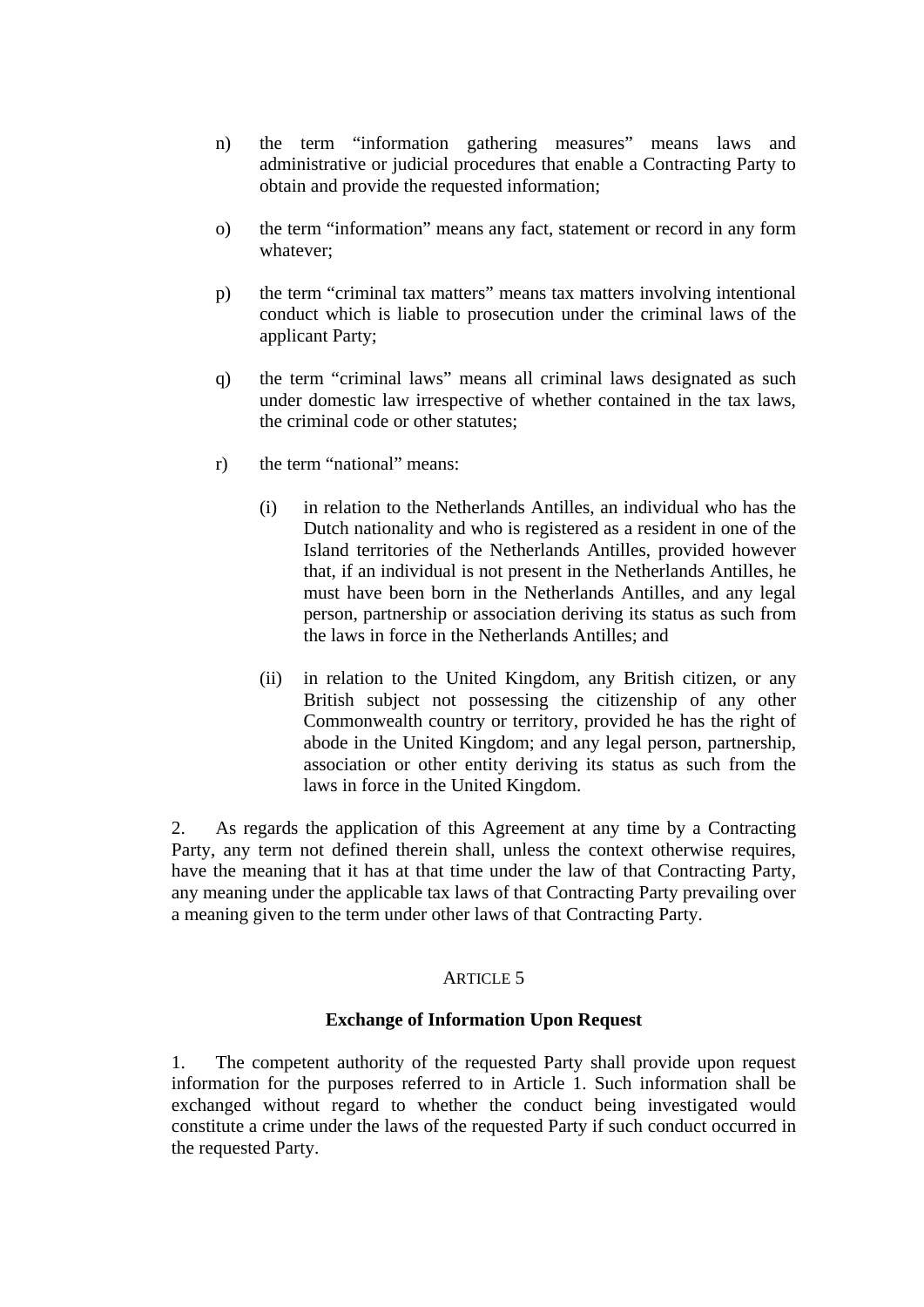2. If the information in the possession of the competent authority of the requested Party is not sufficient to enable it to comply with the request for information, that Party shall use all relevant information gathering measures to provide the applicant Party with the information requested, notwithstanding that the requested Party may not need such information for its own tax purposes.

3. If specifically requested by the competent authority of the applicant Party, the competent authority of the requested Party shall provide information under this Article, to the extent allowable under its domestic laws, in the form of depositions of witnesses and authenticated copies of original records.

4. Each Contracting Party shall ensure that its competent authorities for the purposes specified in Article 1 of the Agreement, have the authority to obtain and provide upon request:

- a) information held by banks, other financial institutions, and any person acting in an agency or fiduciary capacity including nominees and trustees;
- b) information regarding the ownership of companies, partnerships, trusts, foundations, "Anstalten" and other persons, including, within the constraints of Article 2, ownership information on all such persons in an ownership chain; in the case of trusts, information on settlors, trustees and beneficiaries; and in the case of foundations, information on founders, members of the foundation council and beneficiaries, and equivalent information in the case of entities that are neither trusts nor foundations. Further, this Agreement does not create an obligation on the Contracting Parties to obtain or provide ownership information with respect to publicly traded companies or public collective investment funds or schemes unless such information can be obtained without giving rise to disproportionate difficulties.

5. The competent authority of the applicant Party shall provide the following information to the competent authority of the requested Party when making a request for information under the Agreement to demonstrate the foreseeable relevance of the information to the request:

- a) the identity of the person under examination or investigation;
- b) a statement of the information sought including its nature and the form in which the applicant Party wishes to receive the information from the requested Party;
- c) the tax purpose for which the information is sought;
- d) the grounds for believing that the information requested is held in the requested Party or is in the possession or control of a person within the jurisdiction of the requested Party;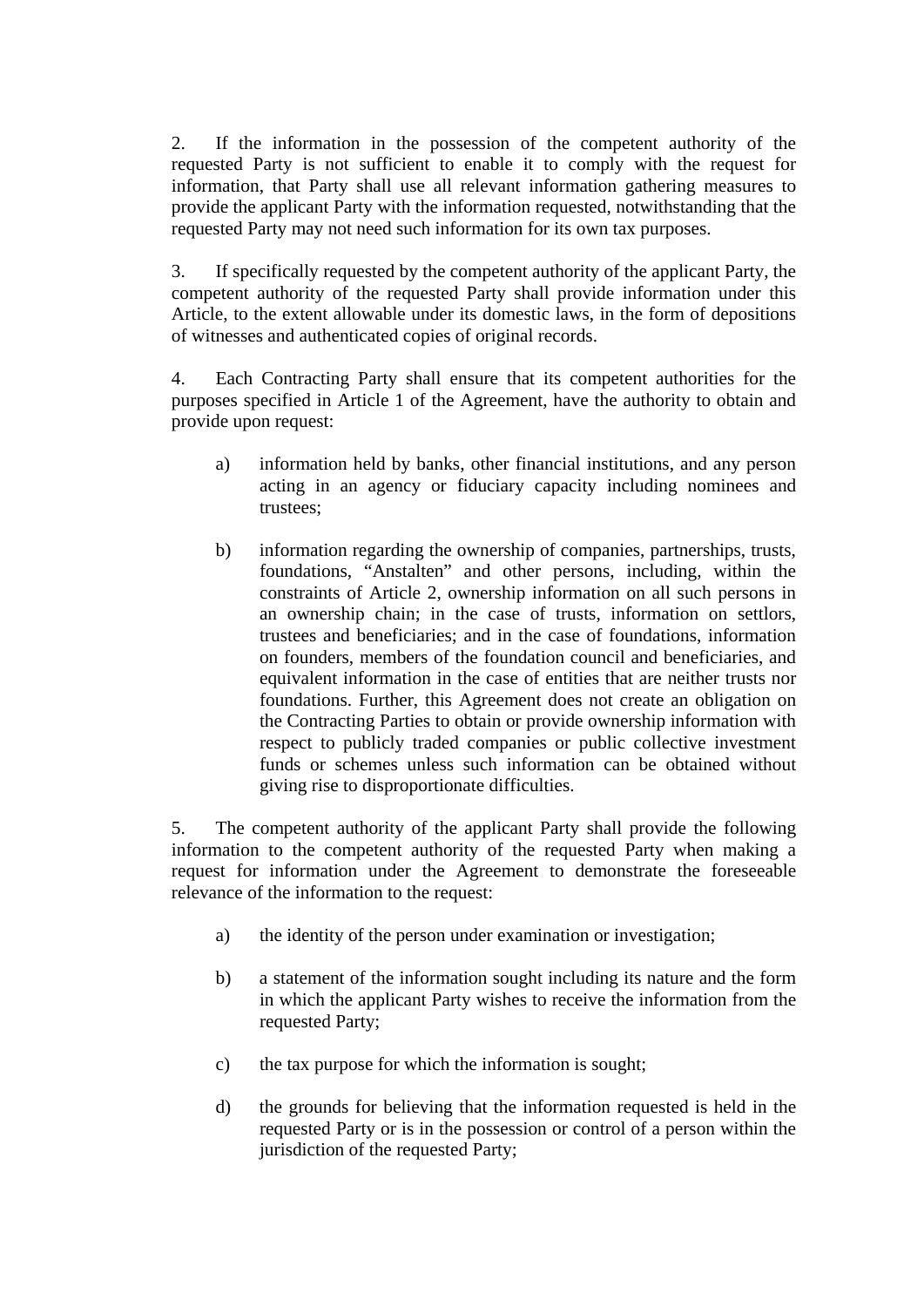- e) to the extent known, the name and address of any person believed to be in possession of the requested information;
- f) a statement that the request is in conformity with the law and administrative practices of the applicant Party, that if the requested information was within the jurisdiction of the applicant Party then the competent authority of the applicant Party would be able to obtain the information under the laws of the applicant Party or in the normal course of administrative practice and that it is in conformity with this Agreement;
- g) a statement that the applicant Party has pursued all means available in its own territory to obtain the information, except those that would give rise to disproportionate difficulties.

6. The competent authority of the requested Party shall forward the requested information as promptly as possible to the applicant Party. To ensure a prompt response, the competent authority of the requested Party shall:

- a) confirm receipt of a request in writing to the competent authority of the applicant Party and shall notify the competent authority of the applicant Party of deficiencies in the request, if any, within 60 days of receipt of the request;
- b) if the competent authority of the requested Party has been unable to obtain and provide the information within 90 days of receipt of the request, including if it encounters obstacles in furnishing the information or if it refuses to furnish the information, it shall immediately inform the applicant Party, explaining the reason for its inability, the nature of the obstacles or the reasons for its refusal.

# ARTICLE 6

## **Tax Examinations Abroad**

1. The requested Party may allow representatives of the competent authority of the applicant Party to enter the territory of the requested Party to interview individuals and examine records with the prior written consent of the persons concerned. The competent authority of the applicant Party shall notify the competent authority of the requested Party of the time and place of the meeting with the individuals concerned.

2. At the request of the competent authority of the applicant Party, the competent authority of the requested Party may allow representatives of the competent authority of the applicant Party to be present at the appropriate part of a tax examination in the territory of the requested Party.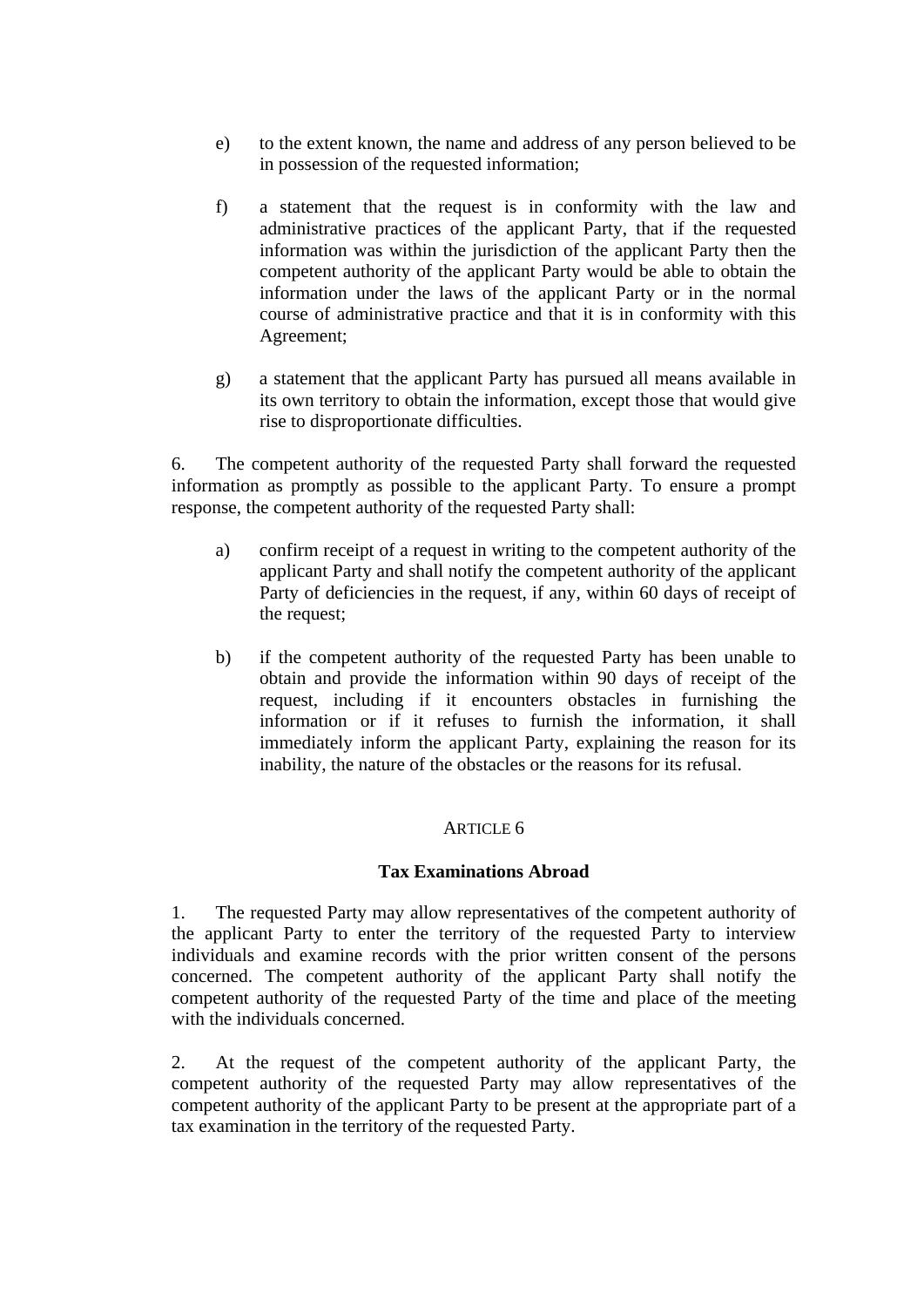3. If the request referred to in paragraph 2 is acceded to, the competent authority of the requested Party conducting the examination shall, as soon as possible, notify the competent authority of the applicant Party about the time and place of the examination, the authority or official designated to carry out the examination and the procedures and conditions required by the requested Party for the conduct of the examination. All decisions with respect to the conduct of the tax examination shall be made by the requested Party conducting the examination.

# ARTICLE 7

# **Possibility of Declining a Request**

1. The requested Party shall not be required to obtain or provide information that the applicant Party would not be able to obtain under its own laws for purposes of the administration or enforcement of its own tax laws. The competent authority of the requested Party may decline to assist where the request is not made in conformity with this Agreement.

2. The provisions of this Agreement shall not impose on a Contracting Party the obligation to supply information which would disclose any trade, business, industrial, commercial or professional secret or trade process. Notwithstanding the foregoing, information of the type referred to in Article 5, paragraph 4, shall not be treated as such a secret or trade process merely because it meets the criteria in that paragraph.

- 3. a) The provisions of this Agreement shall not impose on a Contracting Party the obligation to obtain or provide information, which would reveal confidential communications between a client and an attorney, solicitor or other admitted legal representative where such communications are:
	- i) produced for the purposes of seeking or providing legal advice; or
	- ii) produced for the purposes of use in existing or contemplated legal proceedings.
	- b) Information held with the intention of furthering a criminal purpose is not subject to legal privilege, and nothing in this Article shall prevent a legal practitioner or other admitted legal representative from providing the name and address of a client where doing so would not constitute a breach of legal privilege.

4. The requested Party may decline a request for information if the disclosure of the information would be contrary to public policy (ordre public).

5. A request for information shall not be refused on the ground that the tax claim giving rise to the request is disputed.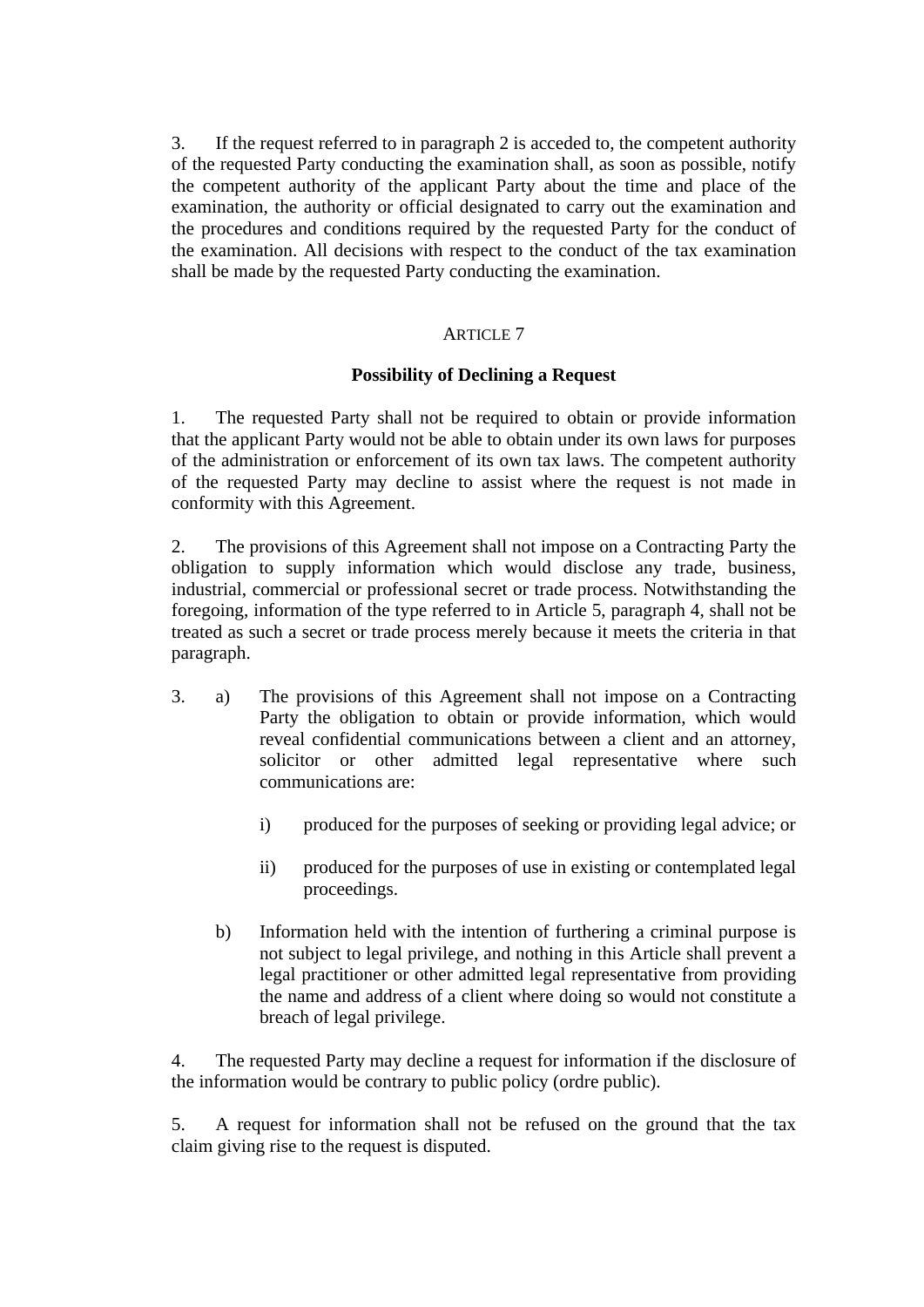6. The requested Party may decline a request for information if the information is requested by the applicant Party to administer or enforce a provision of the tax law of the applicant Party, or any requirement connected therewith, which discriminates against a national or a resident of the requested Party as compared with a national or a resident of the applicant Party in the same circumstances.

#### ARTICLE 8

### **Confidentiality**

Any information received by a Contracting Party under this Agreement shall be treated as confidential and may be disclosed only to persons or authorities (including courts and administrative bodies) in the jurisdiction of the Contracting Party concerned with the assessment or collection of, the enforcement or prosecution in respect of, or the determination of appeals in relation to, the taxes covered by this Agreement or the oversight of the above. Such persons or authorities shall use such information only for such purposes. They may disclose the information in public court proceedings or in judicial decisions. The information may not be disclosed to any other person or entity or authority or any other jurisdiction without the express written consent of the competent authority of the requested Party.

#### ARTICLE 9

#### **Costs**

Incidence of costs incurred in providing assistance (including reasonable costs of third parties and external advisors in connection with litigation or otherwise) shall be agreed by the Contracting Parties in accordance with a Memorandum of Understanding.

#### ARTICLE 10

#### **Implementation Legislation**

The Contracting Parties shall enact any legislation necessary to comply with, and give effect to, the terms of the Agreement.

### ARTICLE 11

#### **Mutual Agreement Procedure**

1. Where difficulties or doubts arise between the Contracting Parties regarding the implementation or interpretation of the Agreement, the competent authorities shall endeavour to resolve the matter by mutual agreement.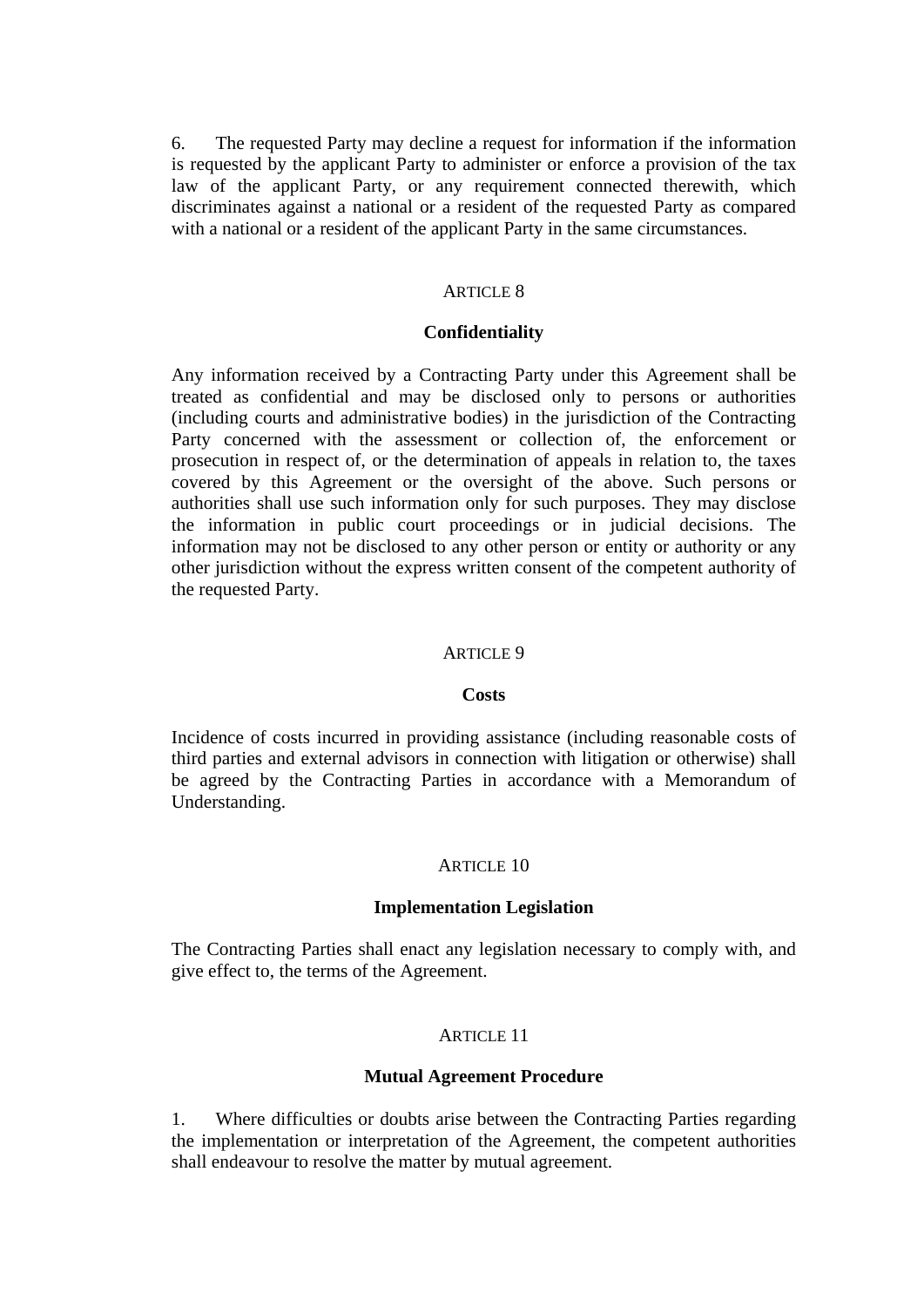2. In addition to the agreements referred to in paragraph 1, the competent authorities of the Contracting Parties may mutually agree on the procedures to be used under Articles 5 and 6.

3. The competent authorities of the Contracting Parties may communicate with each other directly for purposes of reaching agreement under this Article.

4. The Contracting Parties may also agree on other forms of dispute resolution.

# ARTICLE 12

# **Entry into Force**

Each of the Contracting Parties shall notify to the other in writing, through diplomatic channels, the completion of the procedures or formalities constitutionally required by its law for the bringing into force of this Agreement. The Agreement shall enter into force on the first day of the second month after the date of the latter of these notifications. Upon entry into force, it shall have effect:

- a) for criminal tax matters on that date; and
- b) for all other matters covered in Article 1 on that date, but only in respect of taxable periods beginning on or after that date, or where there is no taxable period, all charges to tax arising on or after that date.

## ARTICLE 13

## **Termination**

1. Either Contracting Party may terminate the Agreement by serving a notice of termination through diplomatic channels to the other Contracting Party.

2. Such termination shall become effective on the first day of the month following the expiration of a period of three months after the date of receipt of notice of termination by the other Contracting Party.

3. Following termination of the Agreement the Contracting Parties shall remain bound by the provisions of Article 8 with respect to any information obtained under the Agreement.